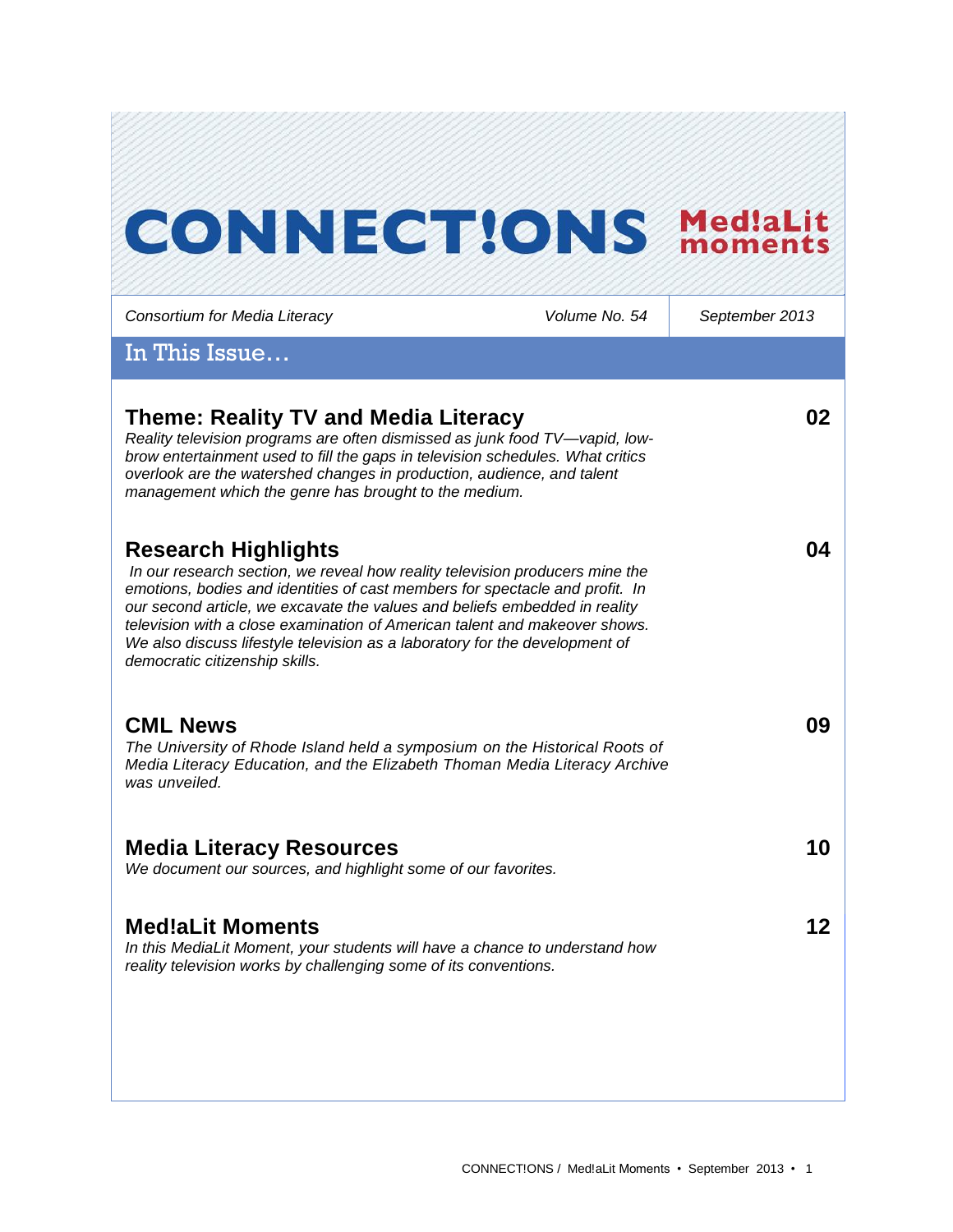# Theme: Reality TV and Media Literacy

In many ways, reality television began with 'real crime' TV. Shows such as *Crimewatch* (1984) and *Unsolved Mysteries* (1987) were faulted for their ghoulish voyeurism, and for blurring the boundaries between fact and fiction. Today, many audiences like to be positioned as flies-onthe-wall, and they like to play the role of "savvy" viewers who can pick out the artifice from the reality (Andrejevic, "Visceral Literacy"). Real crime shows were also criticized for injecting entertainment into tragedy, a charge to which there may be more substance. It was the spectacle of reality that drew audiences to the small screen. In the mid-1980s, closed circuit television (CCTV) technologies had become widespread, and real crime shows fully exploited the medium. Perpetrators were "captured" on camera, and audiences became a party to justice, able to identify the criminal in their midst. Victims shown on CCTV tape were ordinary people whose lives had suddenly become extraordinary. Some images recorded victims' last hours, offering up poignant *memento mori* to their lives before the intervention of fate (Jermyn, "This *Is* About Real People!"). Then, as now, few audiences had the benefit of media literacy education. They were only dimly aware how much the medium itself compelled their belief in its truth.

A similar mode of representation is at work in contemporary "gamedocs" such as *Big Brother*  and *Survivor*. The 'nightwatch' camera footage, so reminiscent of CCTV, offers to catch young men and women in the midst of 'showmances,' or to capture evidence of bad behavior by scheming team mates. Yet this footage, and even the 'live stream' 24-hour coverage offered online (often by premium subscription) may be heavily edited. Audiences need media literacy skills to understand the interplay between the visual "testimony" of reality television and the contexts in which it is situated.

Reality television producers also draw on human resources—the bodies of "everyday" people—to present evidence of the authentic. Participants in these shows must have enough talent to perform *as if* they were not being observed by the camera eye. The result is that many audience members feel that reality television is an avenue for social learning. For example, a plurality of subjects in a large-scale audience study of *Big Brother* responded that they were motivated to watch the show because it gave them "insight into people's behavior" (Jones, "Show Your Real Face," 407).

In fact, reality television programming is generally built on methods of characterization that match fictional genres much more closely than documentary. Producers deploy a small army of personnel to mold participants into readily recognizable characters, including stereotypes such as jocks, geeks, 'bitches,' or girls-next-door. While screen writers are absent from these productions, "story developers" create narrative arcs for the show--stories which often dictate how participants will act over the course of an entire series. Editors typically have an extensive library of footage for each episode, and this resource is readily exploited to create scenes of heightened conflict between participants. Occasionally, some relationships may be largely, if not entirely fabricated (Essany, *Reality Check,* chapters 6 and 7; Murray and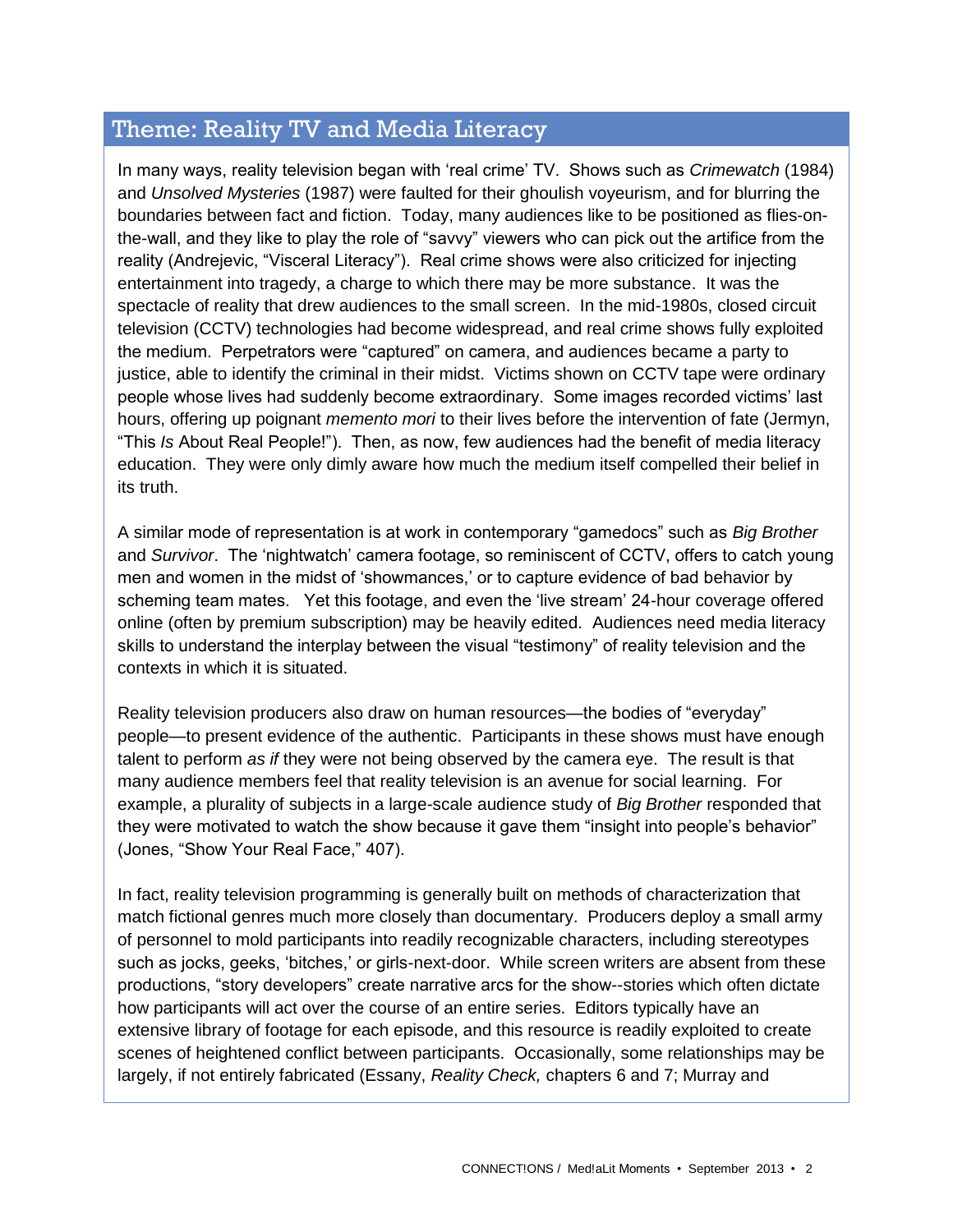Oullette, *Reality TV*, Introduction).

A media literacy approach to reality television also requires investigation into the political, social and economic contexts of its production. To viewers, reality television programs may appear to spring from a genuinely democratizing impulse: you, too, can be on TV! In fact, commercial considerations are the driving force behind reality television production. Reality television producers are able to hire non-union labor. Screen writers and actors have a guild; story developers and reality show participants do not. Product placement is common (Why wouldn't Simon Cowell be drinking Coke?), and, after a 40-year hiatus, sponsorship has come back to the commercial landscape of television production. In some agreements, sponsors may exercise editorial control for the content of entire episodes. And, where nearly 100% of production costs are "sunk" into pilot episodes for fictional programs--with entirely uncertain prospects for success--the licensing of reality television formats can yield a steady stream of revenue (Raphael, "The Political Economic Origins of Reali-TV"; Magder, "Television 2.0"). To date, Fremantle Media has licensed 199 Idol formats (including American Idol) in 46 countries across the globe (fremantlemedia.com)

In this issue of *Connections*, we take you "behind the scenes" of reality television in a number of ways. In our first research article, we reveal how reality television producers mine the emotions, bodies and identities of cast members for spectacle and profit. In our second article, we excavate the values and beliefs embedded in reality television with a close examination of American talent and makeover programs. In addition to pulling back the curtain on the exclusionary ideals of citizenship embraced in much of reality television programming, we discuss existing and emerging opportunities for re-shaping the genre into something much more inclusionary and democratic. And in our MediaLit Moment, your high school students will have the chance to master the emotional "language" of reality television by staging a scene which defies its conventions.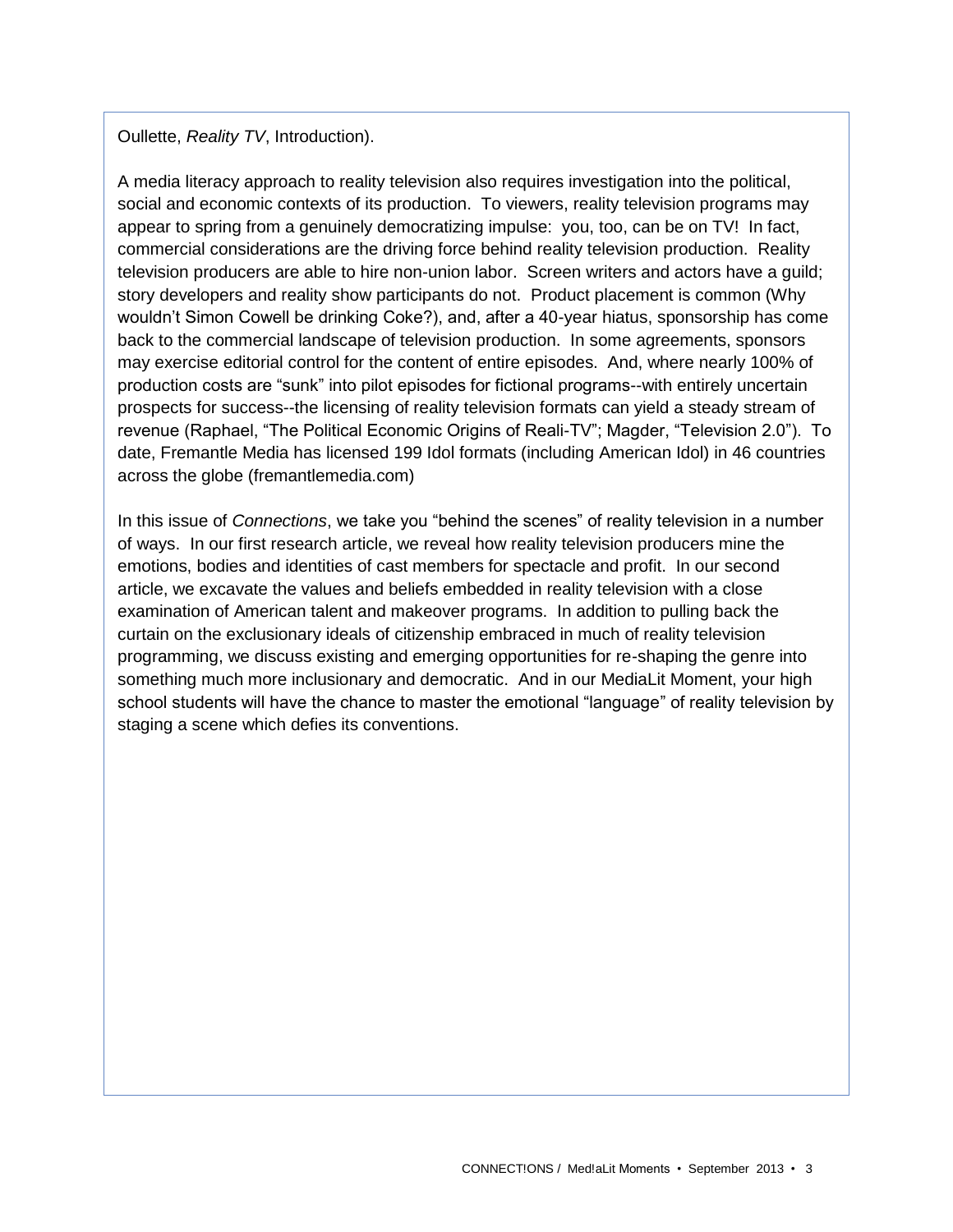# Research Highlights

#### **The Emotional Economy of Reality Television**

In our theme article, we outlined the business model of reality television. But we are left with only a partial understanding of the business of reality television if we limit our discussion to the financing and underwriting of reality shows, or their relatively low labor and production costs. The primary economic driver of reality shows is the display and consumption of images of the personal, emotional and intimate, and the images themselves are built on the labor—and bodies--of highly dispensable talent.

To begin with, reality television turns received notions of labor on their head. Almost any activity can be turned into labor on a reality show. As media theorist Heather Hendershot writes: "... on TV, your job is to cheat on your girlfriend, pretend to be a millionaire, eat slimy bugs, lose a ton of weight, or room with fellow washed-up celebrities. Though participants' goals may be stated loftily as 'finding true love' or 'resolving emotional issues,' the vast majority of reality TV focuses in some way on work. Often the work is redefined as 'competition,' but the hoops one has to jump through to succeed on competitive reality shows are laborious. Work is work. Play is work. Banter is work. Sex is work. No one just happens to get into a hot tub because she has a sore back" ("Belabored Reality," 245).

Quite often the work on reality shows is emotional, and arguably, emotional work was the fountainhead of the reality genre. On *Queen for a Day* (1945-56, Mutual; 1956-60, NBC; 1960-64, ABC) four women chosen from the studio audience told their hard-luck stories and explained how one desired item could relieve their troubles. At the end of the show, the audience voted by applause-o-meter for the most deserving contestant, who received her requested item, and thousands of dollars in sundry goods. Similar shows included *Strike It Rich* (CBS, 1947-1958), in which quiz contestants who failed to win the item or service they desperately needed might receive help from viewers who called into the show's "Heart Line." Through this form of interactivity, viewers offered contestants money, merchandise, housing, or even jobs (Watts, "Melancholy, Merit and Merchandise," 303).

The transactional nature of such shows was complex. Contestants made themselves vulnerable as they told their stories. This was their emotional work. The state of suffering specifically, blameless, innocent suffering-- was the currency which brought material rewards. Contestants both performed and embodied the misery which was tallied up as merit.

Today, in romance shows such as *The Bachelor,* female participants do the emotional work of winning a man's affections. In makeover shows such as *What Not To Wear*, friends attest to the low self-esteem and high moral standing of participants, and in turn participants receive services designed to renovate their self-worth. In weight loss competitions such as *The Biggest Loser*, the labor not only includes self-discipline, but also the display of emotional ups and downs on the way to fitness.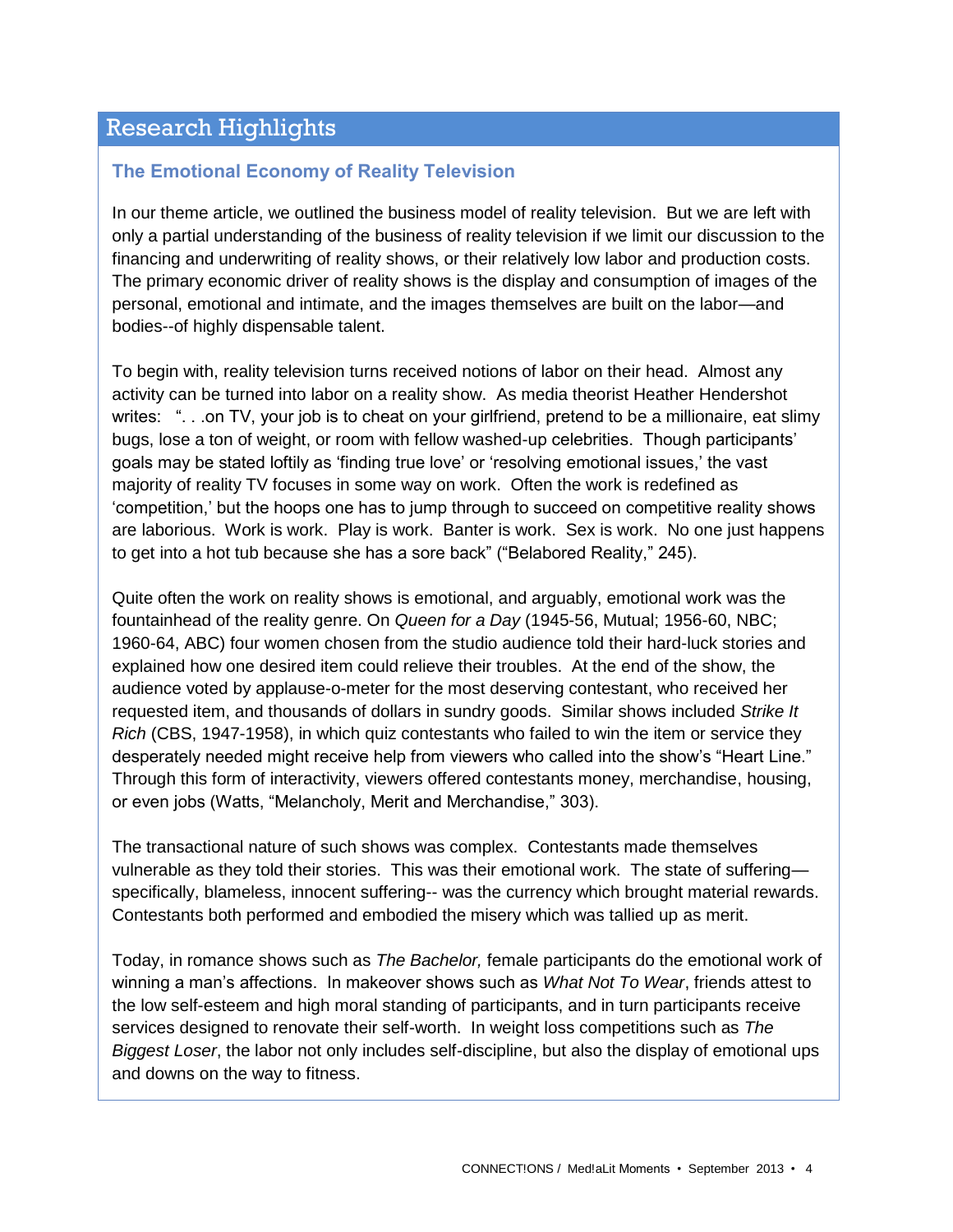Participants may also be called on to serve as objects of humiliation. In *American Idol* and *Project Runway*, aspiring singers and designers must endure the barbs of Simon Cowell and Tim Gunn. On *Judge* Judy, courtroom procedures and the trappings of judicial authority are essentially window dressing to Judith Sheindlin's stinging indictments of participants' poor personal choices (Ouellette, "Take Responsibility for Yourself").

At times the transaction between producers and cast members takes on the character of a Faustian bargain. In 2000, Dutch company Endemol, owner of the *Survivor* and *Big Brother*  formats, directed producers to construct creative "challenges" for cast members which could easily have been drawn from Cold War secret service manuals of interrogation techniques. These techniques included sleep deprivation, the illusion of imminent harm, the disjuncture of normal time, concentration on apparent irrelevancies, the building up and dashing of hope, and the fostering of distrust and paranoia (Brenton and Cohen, *Shooting People*, 117). Producers captured cast members' reactions on camera and packaged them as light entertainment.

Reality show participants may even lose control of their public identities. As unskilled, nonunion labor, and as short-term, D-list celebrities, reality show stars aren't likely to have much bargaining power with producers when shows are complete. Writing about CBS contracts with participants in *Survivor*, Deborah Halbert observes, "Essentially, CBS controls their ability to appear in public and in what type of venue, their ability to talk about the show and their life stories. CBS owns their public identities and the rights to disclose their private identities. CBS owns the telling of the experiences that made them who they are. Everything a *Survivor* cast member could communicate to the public might be construed as the property of CBS. Additionally, CBS owns these rights through the universe forever" (quoted in Collins, "Making the Most Out of 15 Minutes," 98).

In many ways, the work of reality television seems so simple. One performs oneself on camera. How hard can that be? And yet participants often trade much of themselves in the process. Media literacy education is needed to help audiences understand the nature of that exchange. A larger discussion is also warranted, one which examines the aims and motivations of reality show producers, and their power to shape the lives of participants on and off screen. Nor should the discussion stop there. As Mark Andrejevic observes in *Reality TV: The Work of Being Watched,* "The Illinois housewife who agrees to move into a house where her every move is watched by millions of strangers to compete for a cash prize exhibits more than an incidental similarity (albeit on a different scale) to the computer user who allows Yahoo to monitor her web-browsing habits in exchange for access to a free e-mail account" (17-18).

Finally, the images of suffering so common to reality television programs raise important social questions, especially when producers use controlled environments to enhance the display of that suffering. In such scenarios, producers are not unlike wardens who subject prison inmates to 24-hour surveillance. Could the experience of viewing such shows make us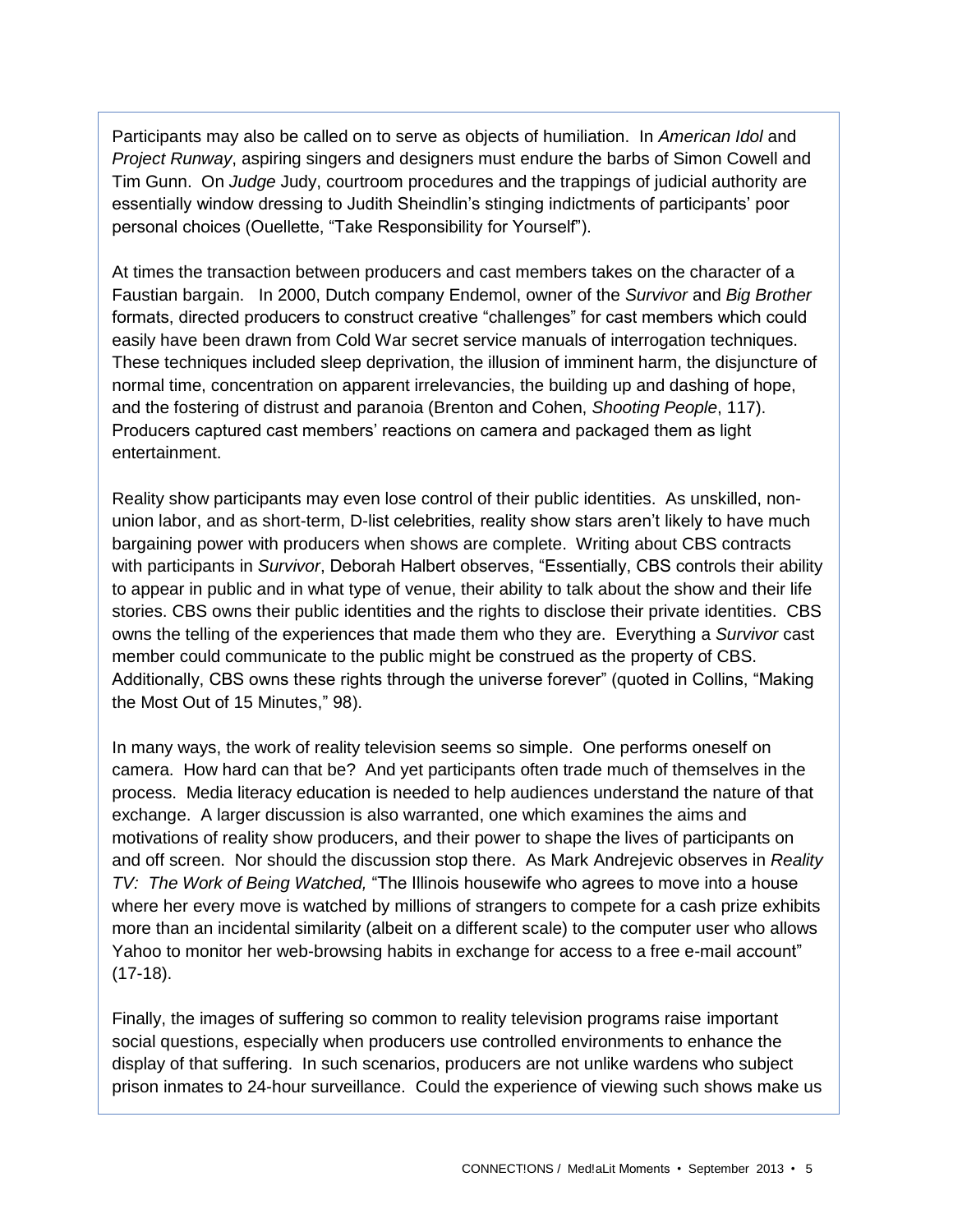more likely to accept constant surveillance as a normal condition in  $21<sup>st</sup>$  century society?

#### **American Dreams, Citizenship and Reality TV**

We have argued that enhancing democratic participation in our media culture is not a high priority for most reality television producers. After all, production is driven largely by financial incentives. But what are the values that reality television actually supports?

At the end of the fifth season of *American Idol*, Taylor Hicks, newly crowned as the American Idol of 2006, pumped his fists in the air and shouted "I'm living the American Dream!" For much of the  $20<sup>th</sup>$  century, the American Dream was primarily associated with home ownership and upward mobility for those with skills and ambition. In Hicks' case, the horizons of the Dream seemed to expand to include such things as charisma, happiness and visibility. But the intelligibility of that Dream has never really depended on definitions. As news of Hicks' victory spread, foreign news outlets seemed to feel no need for explanation as they conveyed his remarks (Weber, 46). American-ness is an idea, and it seems to be both elastic and readily adaptable.

One of the American ideas behind *American Idol* is the belief that the conditions of one's birth can be overcome by marshaling resources for one's self-invention. Hicks' sudden rise to celebrity—from ordinary to extraordinary--re-affirmed the pursuit of self-transformation as a worthy goal. In its emphasis on self-transformation, the talent show format is closely related to another reality genre: the makeover show.

In *Makeover TV: Self, Citizenship and Celebrity*, Brenda Weber explores the many expressions of American-ness in makeover television, and traces the outline of the ideal citizen which arises from the makeover format. Those who have been transformed to the "After" state of the makeover take their place in an imagined nation "of beautiful, self-assured, and self-confident people whose lifestyles, appearances, domiciles, relationships and cars signify happiness and material security that leads, ultimately, to widespread confident visibility" (38). Perhaps the greatest creativity in the genre lies in its adaptability. Faces are lifted, yes, but rides are also pimped, wardrobes updated, gardens revitalized, rooms pizzazzed, and houses resurrected. All of these makeovers speak to the transformation of identity.

Though "Makeover Nation" is an imagined community where all the "After" people live, requirements for citizenship are defined and specific criteria for inclusion are drawn. The criteria for inclusion? Upward mobility, confidence, heterosexuality, consumer-orientation, conventional attractiveness, and gender congruence (i.e., beauty for women, strength for men). Middle class white-ness is not explicitly stated as a criterion, but it remains a governing expectation. As Weber notes, participants who are marked as "too ethnic" or outside the middle class are given makeovers expressly to make them feel "normal" (12). Further, the team of experts assembled for these shows are charged with the task of policing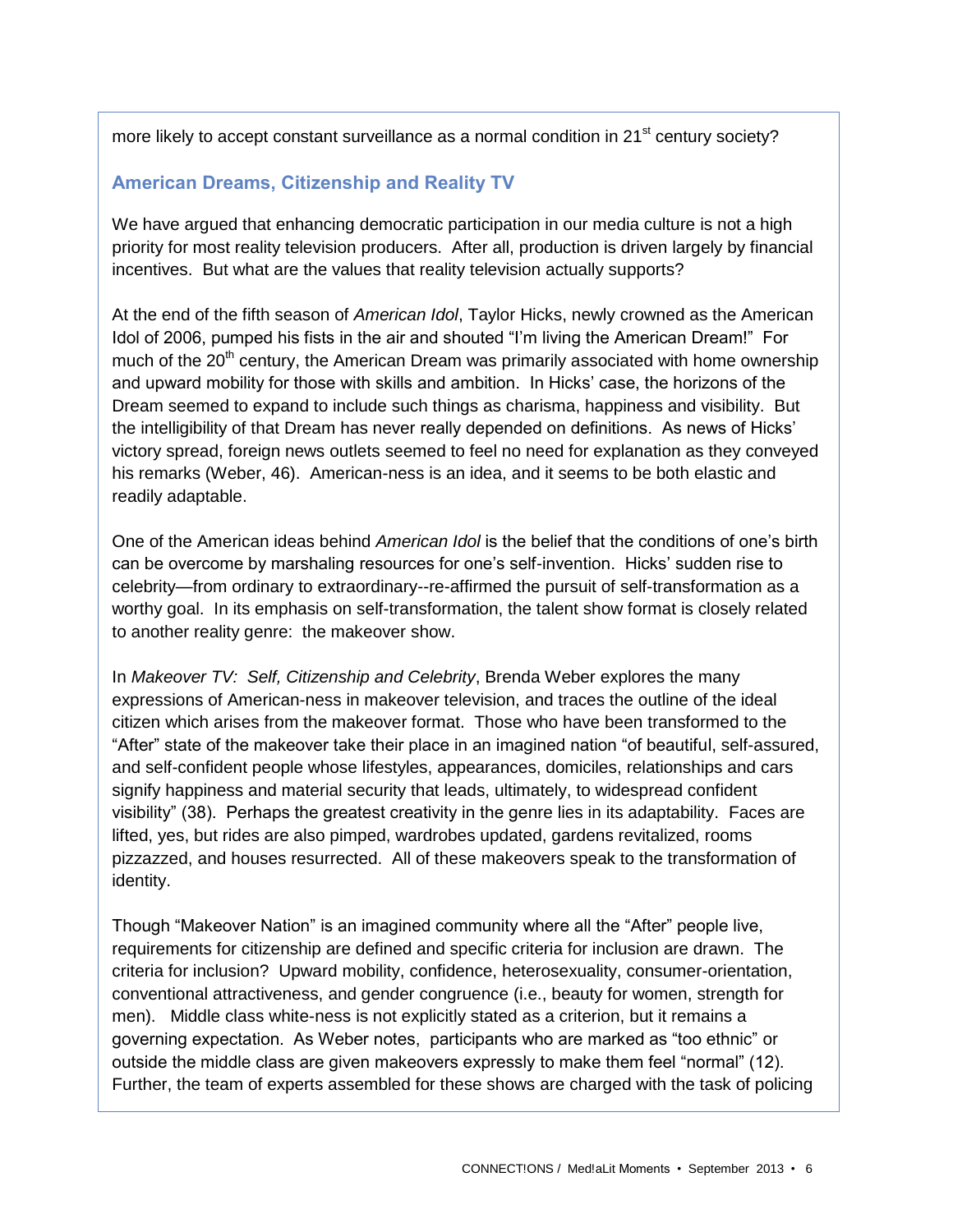the borders of Makeover Nation. Thus, makeover gurus often appear as figures of authority tasked with gaining control of participants who express opposition to their judgment and taste.

In *Reality Bites Back: the Troubling Truth abou*t *Guilty Pleasure TV*, media activist Jennifer Pozner illustrates the operation of these exclusionary principles with a wealth of detail. In her sixth chapter, Pozner focuses critical attention on Tyra Banks' adherence to mainstream norms of attractiveness in her roles as judge and executive producer for *America's Next Top Model*. The framing for what beauty is, and how beauty is expressed, becomes evident in the course of the show—but the framing is never challenged and in fact, sometimes affects the very identity of the participants. For example, in Cycle 3, Kelle, an African-American gallery owner, came onto the show exhibiting a strong sense of confidence. Judges repeatedly told her that her face, and particularly her mouth, were not photogenic. After several episodes of such criticism, Kelle became deeply insecure: "It's like I have a protruding mouth. . .I almost feel like I have a monkey mouth. I guess it can look really. . .primitive" (205). Banks said nothing to challenge the racial stereotypes which Kelle had internalized, and nothing to affirm her natural beauty. Instead she mentioned photographic strategies to elide Kelle's undesirable features.

For many viewers, the citizenship offered up in makeover television is not worth having. With its insistence on class, racial, gender and sexual norms, and its praises for an individualistic, consumer-driven ethic of self-care, Makeover Nation seems like a particularly unattractive place to live. How can they respond? Some ideas may be found in the emerging body of research which applies formal concepts of democratic citizenship to lifestyle television programs.

The citizenship practices available to reality television audiences don't seem to pose a threat to the power of reality television producers as standard bearers of culture, but they are valuable to a democratic society. For example, John Stuart Mill, one of the founders of the discipline of political science, argued that citizens must try on the ideas of others to really know their own, and to find the best truth possible. Reality TV can open a window for viewers onto a community which is both larger than and different from their own circle of family, friends and neighborhood. In "Democracy and Discourse: How Reality TV Fosters Citizenship," Deni Elliott highlights an exchange from a blog for the reality show *Sister Wives*, a reality show about a polygamous Mormon family:

Heatheradair: My problem with the entire glamorization of their lifestyle is the message it sends their kids. These kids are being taught that it's OK not to expect your dad to be around more than a night or so a week. . .and this is different than kids of divorced parents who might only see their parents on the weekend.

Hakura: You make some very good points. . .I don't think it's right for the state to pursue a prosecution for 'polygamy' when Kody is only *legally* married to one of the women. Polygamy, like gay marriage, is an example of the law applying 'traditional religious moral standards' to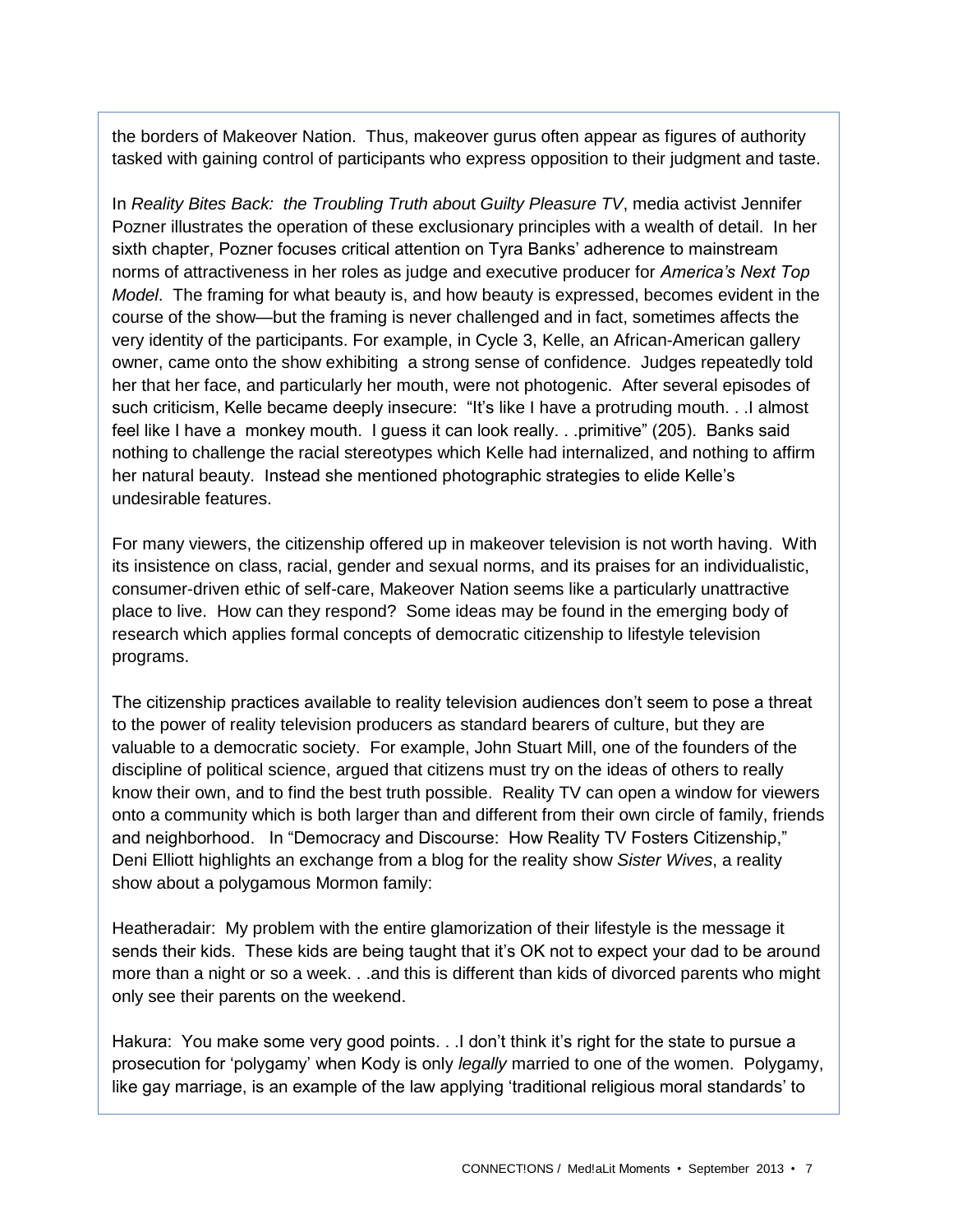people's lifestyle choices. . .I'm torn as to how this affects children.

Pakka: So what – he's not forcing me to be his wife so I don't care . . .I am. . .fascinated by it. Carol: I love this show. I wanted to hate him but I thought he came off better on the show. Lisa: Leave this family alone! They are wonderful parents and seem to love each other very much.

Mandy: Who are WE to judge their lifestyle? . . . I'm sure people thought the first women to ask for voting rights or the first black people to insist on being able to sit in the front of the bus with the whites were "disgusting" as well but thankfully our world continues to grow and evolve and accept (149).

Elliott observes: "'What is polygamy like?' might be the theme of this exchange. Is it like same-sex marriage or other civil rights issues from the past? Is the relationship of a child to a polygamous parent like that of the relationship between a child and divorced parent, or not? What viewers think polygamous marriage is like helps inform their opinions. In exchange, trying on others' analogies opens new pathways for how to think about the unfamiliar lifestyle" (150).

In addition, new reality shows are being planned and produced which value sustainable living over consumer-oriented lifestyles. Such shows serve as models for "green" citizenship. For example, "Naked Chef" Jamie Oliver's *Jamie's Fowl Dinners* (2008) was aimed at educating the public about the health and ethical issues behind globalized and industrialized food production. In each episode of *Guerilla Gardeners* (2009), a team of young Australian horticulturalists descended upon traffic roundabouts, train station platforms, and disused patches of land around billboards with the goal of revitalizing suburban Sydney and encouraging a communitarian ethic. Such shows point to the adaptability of lifestyle reality programs for different purposes, and, as they become a recognizable sub-genre, they may take an increased audience share over time.

The outlook for reality television programming which supports an ethic of democratic participation is encouraging, but the success of such ventures is far from guaranteed. *Guerilla Gardeners* was cancelled after eleven episodes. Media literacy education can help audiences understand that they play an important role in making a participatory ethic attractive to both investors and producers. Understanding will need to be accompanied by commitment, however. Fully realizing the democratic potential of reality television will require energetic, even visionary advocacy -- and indeed, ratings.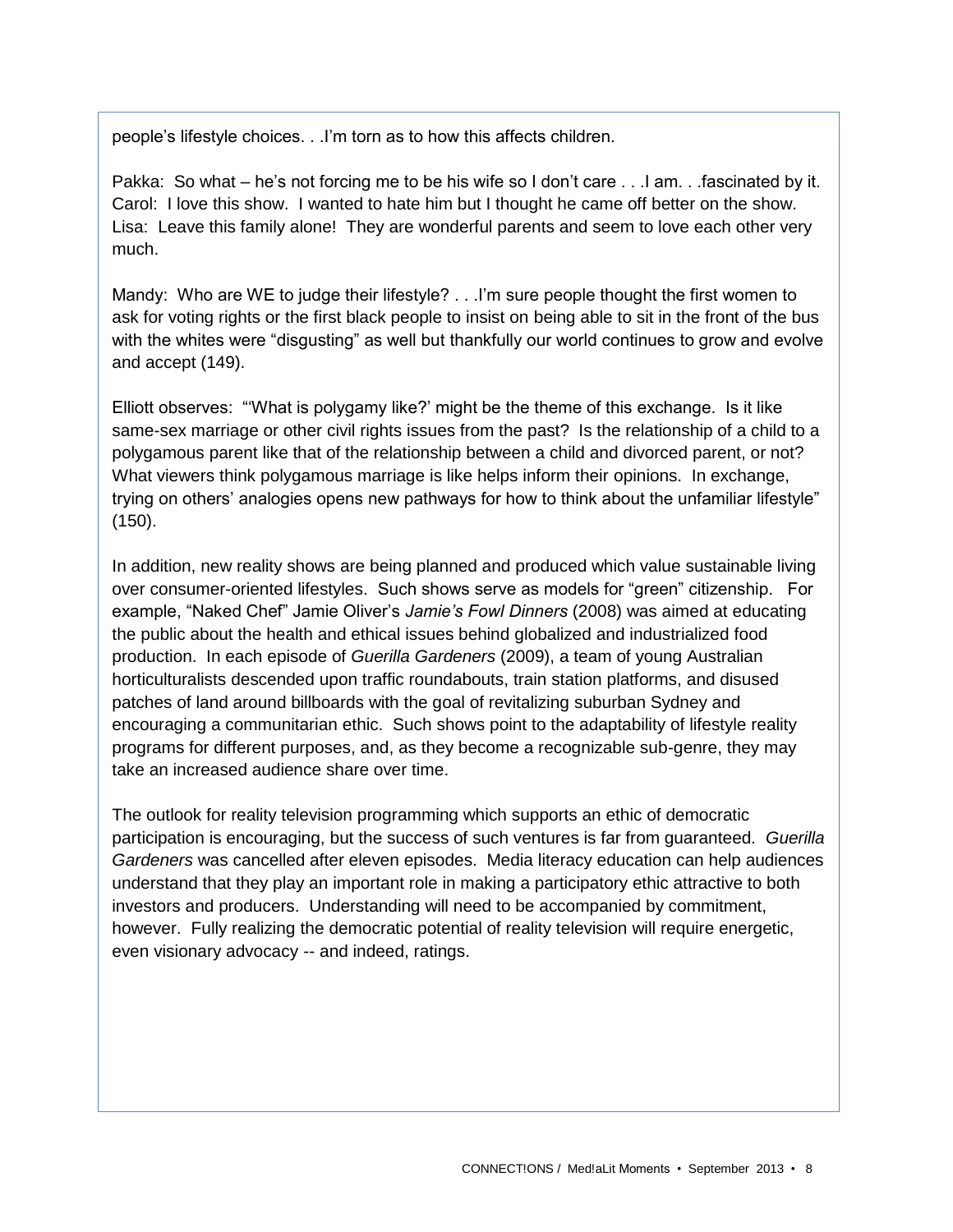| <b>CML News</b>                                                                  |                                                                                                                                                                                                                                                                                                                                                                                                                                                                                                                                                                          |
|----------------------------------------------------------------------------------|--------------------------------------------------------------------------------------------------------------------------------------------------------------------------------------------------------------------------------------------------------------------------------------------------------------------------------------------------------------------------------------------------------------------------------------------------------------------------------------------------------------------------------------------------------------------------|
| <b>Bo</b> Media Education Lab                                                    | A symposium on the Historical Roots of Media Literacy<br>Education, introducing the Elizabeth Thoman Media Literacy<br>Archive, was held September 20, 2013 at the University of Rhode<br>Island's Providence, Rhode Island campus.                                                                                                                                                                                                                                                                                                                                      |
|                                                                                  | The symposium brought together leaders from four decades of<br>media literacy and scholars from a variety of disciplines as well<br>as the next generation of future leaders in media literacy to<br>discuss the field's historical frameworks and to explore how the<br>past informs the present and future of the field. Michael<br>RobbGrieco, Temple University, was the keynote speaker. The<br>complete program can be accessed here.                                                                                                                              |
|                                                                                  | Additionally, the National Association of Media Literacy Education<br>(NAMLE) sponsored a Google Hangout prior to the Symposium.<br>Find the video here. Interested in exploring the history of media<br>literacy? Check out CML's Voices of Media Literacy, a collection<br>of 20 interviews with media literacy pioneers.                                                                                                                                                                                                                                              |
| <b>MediaEValue</b><br>s Under Sir                                                | <b>Elizabeth Thoman Media Literacy Archive</b><br>The University of Rhode Island now houses the Elizabeth<br>Thoman Media Literacy Archive which holds significant historical<br>artifacts and documents related to the development of media<br>literacy as a movement and a field of specialization at the<br>intersection of media studies and education. Elizabeth Thoman,<br>CMH, was editor of Media & Values magazine 1977–1993 and<br>the Founder of the Center for Media Literacy (CML), a leading<br>national media literacy organization in the United States. |
|                                                                                  | The archive includes the Media & Values production archive,<br>comprehensive media literacy curricula library, and<br>correspondence with leaders from the media literacy field over<br>the years. The archive is available to scholars through the URI<br><b>Library's Special Collections.</b>                                                                                                                                                                                                                                                                         |
| <b>CONSORTIUM</b><br>for <b>MEDIA LITERACY</b><br><b>Uniting for Development</b> | <b>About Us</b><br>The Consortium for Media Literacy addresses the role of global<br>media through the advocacy, research and design of media literacy<br>education for youth, educators and parents. The Consortium focuses<br>on K-12 grade youth and their parents and communities. The<br>research efforts include nutrition and health education, body                                                                                                                                                                                                              |
|                                                                                  | image/sexuality, safety and responsibility in media by consumers<br>and creators of products. The Consortium is building a body of<br>research, interventions and communication that demonstrate<br>scientifically that media literacy is an effective intervention strategy in<br>addressing critical issues for youth.                                                                                                                                                                                                                                                 |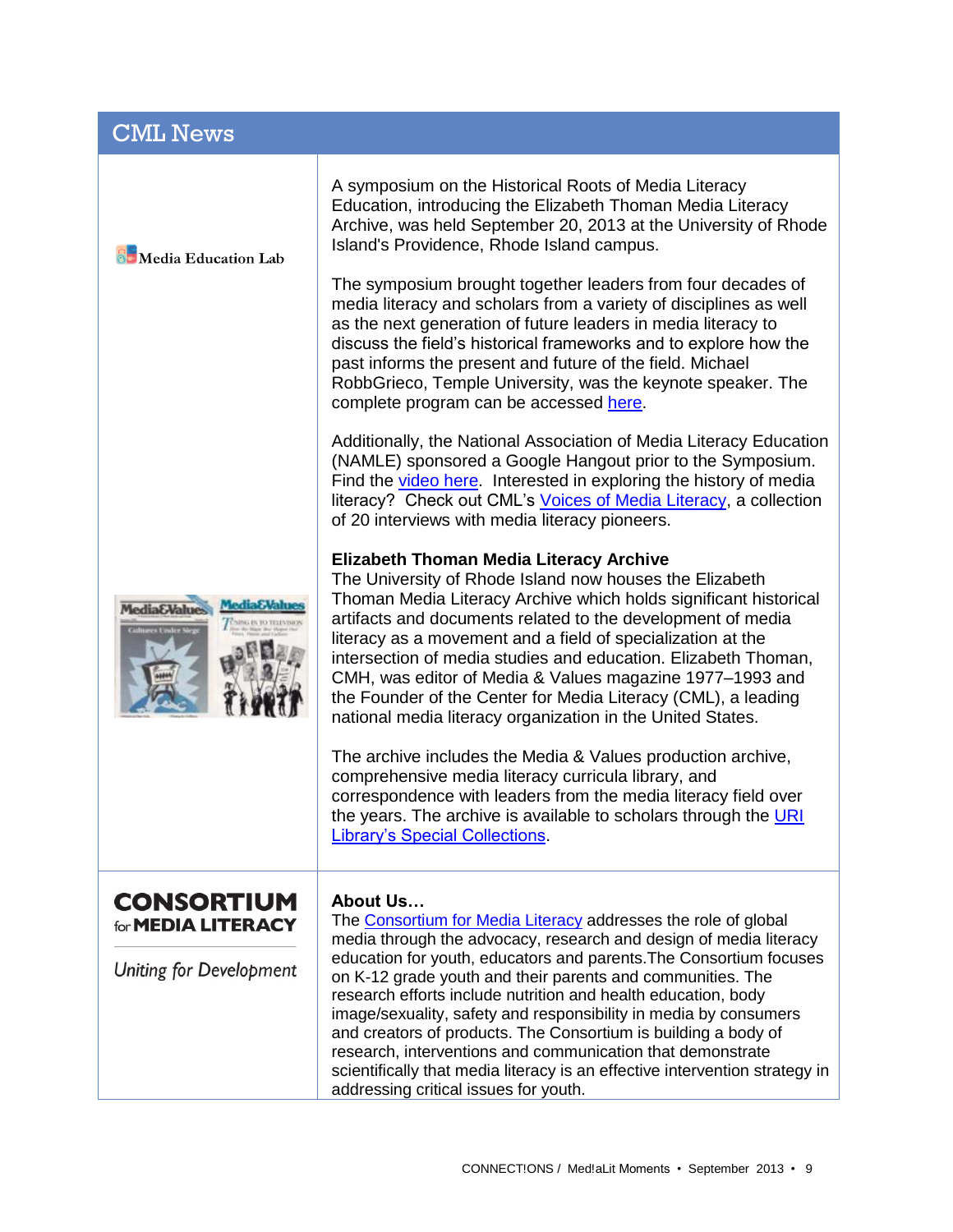### Resources for Media Literacy

#### **Sources Cited**

Andrejevic, Mark. *Reality TV: The Work of Being Watched.* New York: Rowman and Littlefield, 2004.

"Reality TV, Savvy Viwers, and Auto-Spies." *Reality TV: Remaking Television Culture.* Eds. Susan Murray and Laurie Ouellette. New York: New York University Press, 2009. 321-342.

Andrejevic's essay explains how reality television viewers simultaneously accept, even welcome surveillance in their daily lives even as they see themselves as savvy, discriminating viewers of reality television.

Brenton, Sam, and Reuben Cohen. *Shooting People: Adventures in Reality TV*. London: Verso Press, 2003.

Book focuses on psychological aspects of participation in reality shows, and includes a thought-provoking discussion of the involvement of psychologists as paid consultants.

Collins, Susan. "Making the Most Out of 15 Minutes: Reality TV's Dispensable Celebrity." *Television & New Media* 9.2 (2008): 87-110.

At times this article is densely packed with the theoretical language of cultural and media studies, but it offers a detailed explanation of the significance of celebrity to our cultural industries, and of the role which reality show participants play within them.

Elliott, Deni. "Democracy and Discourse: How Reality TV Fosters Citizenship." *The Ethics of Reality TV: A Philosophical Examination*. Eds. Wendy N Wyatt and Kristie Bunton. London: Continuum Publishing Group, 2012. 143-158.

Elliott's essay demonstrates how reality television can inspire democratic participation.

Essany, Michael. *Reality Check: The Business and Art of Producing Reality TV*. Oxford, UK: Focal Press, 2008.

Hendershot, Heather. "Belabored Reality: Making It Work on *The Simple Life* and *Project Runway*." Murray and Ouellette, eds. *Reality TV: Remaking Television Culture*. 234-259. Entertaining, incisive analysis of the role of work in reality television programs.

Jermyn, Deborah. "'This *Is* About Real People!': Video Technologies, Actuality and Affect in the Television Crime Appeal." *Understanding Reality Television*. Eds. Su Holmes and Deborah Jermyn. London: Routledge, 2004.

Essay convincingly situates the 'real crime' program as an important pre-cursor to the reality television genre.

Jones, Janet Megan. "Show Your Real Face: A Fan Study of the UK Big Brother Transmissions (2000, 2001, 2002). Investigating the Boundaries Between Notions of Consumers and Producers of Factual Television." *New Media & Society* 5.3 (2003): 400-421.

Article uses 30,000 audience surveys to analyze interpretive strategies of UK *Big Brother* fans.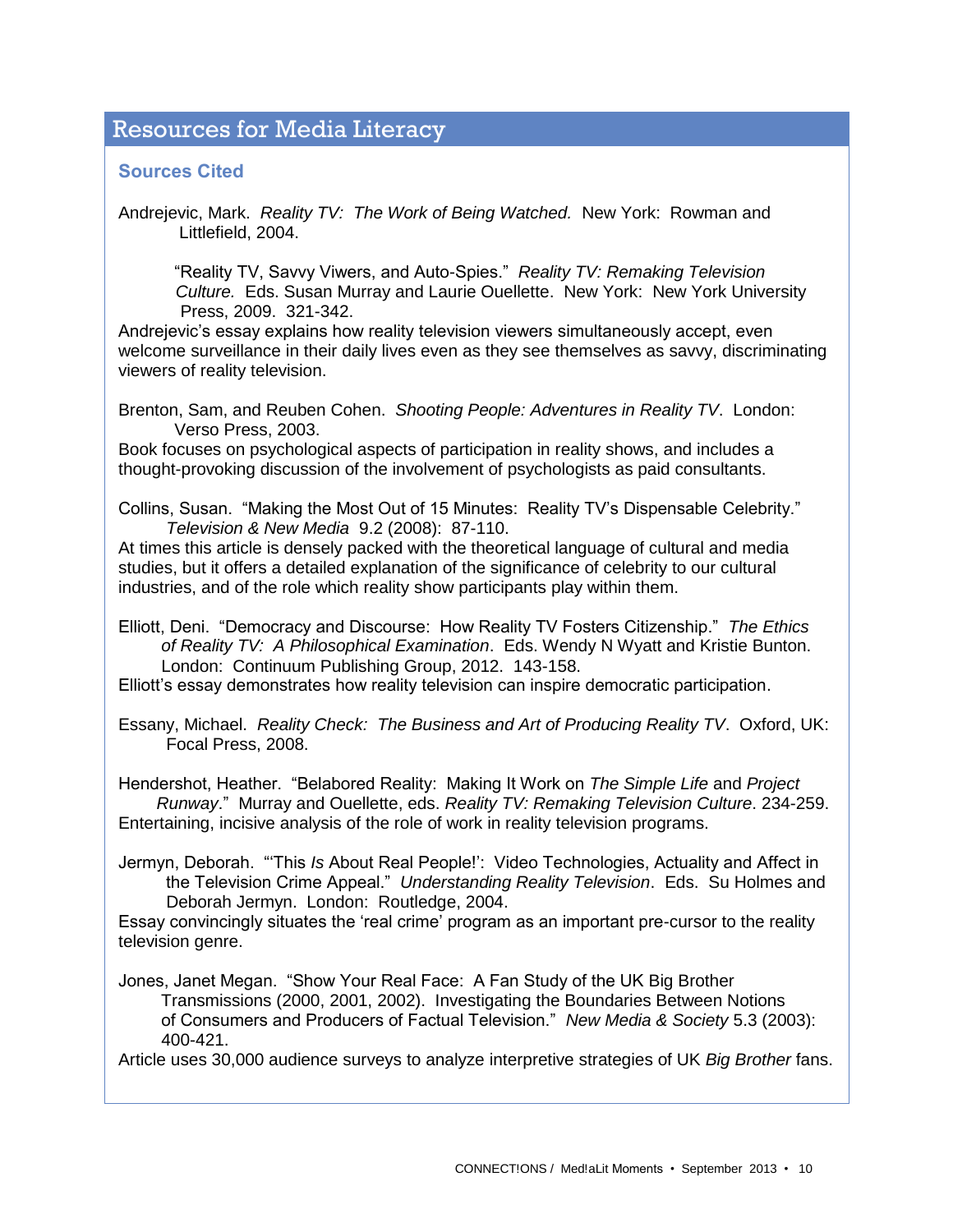Lewis, Tania. "'There Grows the Neighborhood': Green Citizenship, Creativity and Life Politics on Eco-TV." *International Journal of Cultural Studies* 15.3 (2012): 315-326. Article examines the link between lifestyle television and participation in larger discourses of citizenship.

Magder, Ted. "Television 2.0: The Business of American Television in Transition." *Reality TV: Remaking Television Culture.* 141-164.

Ouellette, Laurie. "'Take Responsibility for Yourself': *Judge Judy* and the Neoliberal Citizen." *Reality TV: Remaking Television Culture.* 223-242.

Pozner, Jennifer L. *Reality Bites Back: the Troubling Truth about Guilty Pleasure TV*. Berkeley, CA: Seal Press, 2010.

Pozner takes a no-holds-barred approach in criticizing the reality television industry's damaging representations of women, arguing the industry has mounted a coordinated attack on the social progress of women in the U.S. over the last 40 years. Pozner's style is witty, and at times tongue-in-cheek, but she uses ample documentation to support her claims. The book includes a chapter of responses by a dozen media activists to the question "What are you doing—and what can readers do—to positively transform the media?" The resources section features a good listing of organizations, books, films and other materials, and some interesting suggestions for media literacy activities involving reality television programs.

Raphael, Chad. "The Political Economic Origins of Reali-TV." *Reality TV: Remaking Television Culture*. 123-140.

Watts, Amber. "Melancholy, Merit, and Merchandise: The Postwar Audience Participation Show." *Reality TV: Remaking Television Culture*. 301-320.

Weber, Brenda R. *Makeover TV: Self, Citizenship and Celebrity*. Durham, NC: Duke University Press, 2009.

Weber's book may be chock full of theoretical constructs, but it's still a sensitive, in-depth exploration of the genre. Weber also entertains the idea that a makeover can be an empowering experience, and draws on the work of noted feminist scholars for her discussion.

#### **Recommended:**

*An American Family*: *Anniversary Edition* (DVD). PBS, 2011. *The Osbournes, Season 1* (DVD) MTV Networks, Big Head Productions, 2002.

Kompare, Derek. "Extraordinary Ordinary: *The Osbournes as* 'An American Family.'" *Reality TV: Remaking Television Culture*. 100-122.

The PBS series *An American Family*, which first aired in 1973, wasn't just an observational documentary of a middle class California family, and is often credited as the first American reality program. The *Osbournes*, a product of the reality television boom at the turn of the 21<sup>st</sup> century, drew viewers with an 'inside look' at the home life of an aging rock star famous for his antics on and off stage. A comparative study leads to significant questions about the differences between reality and documentary genres, but also reveals that the representation of families in television has remained remarkably stable over the last few decades.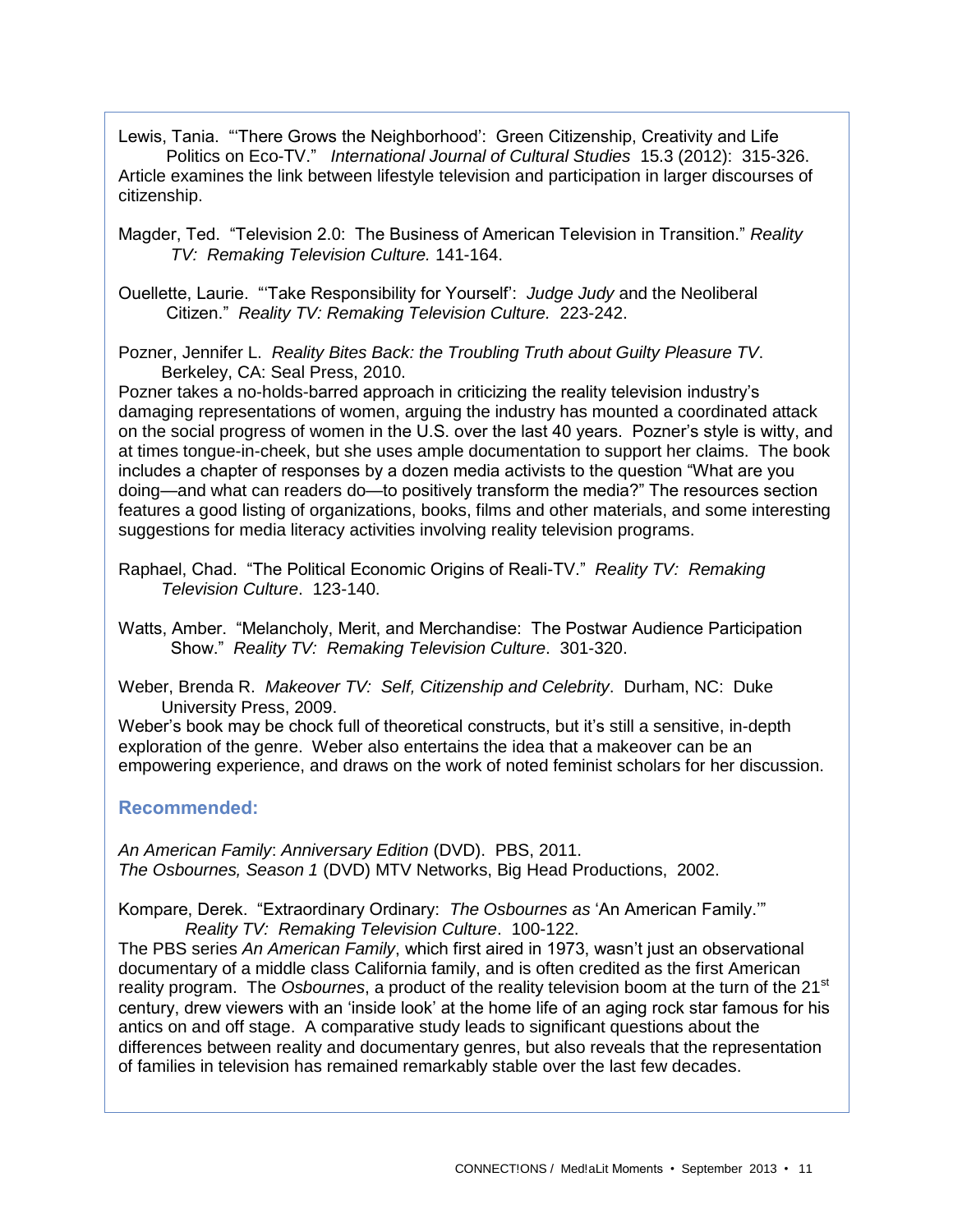# Med!aLit Moments

#### **Jamming the Makeover**

The format of the makeover show is a familiar one to us. If there's any novelty to it, it's the fact that emotional reactions to events in the storyline take on greater importance than the events themselves. Emotions are the basic components of the "creative language" of the genre. In this MediaLit Moment, your freshmen and sophomore students will have the chance to become fluent in 'makeover' by staging brief scenes and reacting to events in ways which defy conventional expectations.

#### **Ask students to act out a scene from an imaginary makeover program which breaks the conventions of the genre.**

**AHA!:** When I act out this scene from a makeover show but don't follow the rules completely, it doesn't feel like a makeover at all!

**Key Question #2:** What creative techniques are used to attract my attention? **Core Concept #2:** Media messages are constructed using a creative language with its own rules.

**Key Question #2**: Construction: Does my message reflect understanding in format, creativity and technology?

**Key Question #4**: What values, lifestyles and points of view are represented in, or omitted from, this message?

**Core Concept #4:** Media have embedded values and points of view

**Grade Level:** 9-10

**Materials:** Television, DVD Player, DVDs of sample makeover shows.

**Activity:** To prepare for this lesson, rent or buy a DVD of a makeover show, and note the time markers for specific sequences: 1) the story of the makeover recipient's problems 2) the expert team "selling" the makeover they will perform 3) the big "reveal"

Begin the activity by asking students about makeover programs they like (These can be makeovers of any kind, including weight loss, home makeovers, "supernanny" makeovers, etc.) Ask them to list the basic components of makeover shows. Play short clips from each sequence from the DVD. For each clip, ask, what emotions are being conveyed, and what emotions are the scenes supposed to evoke from the audience?

Tell students that they're going to sketch out (or write a script for) a short scene from an imaginary makeover show. The show should have a title, and the scene should feature clear